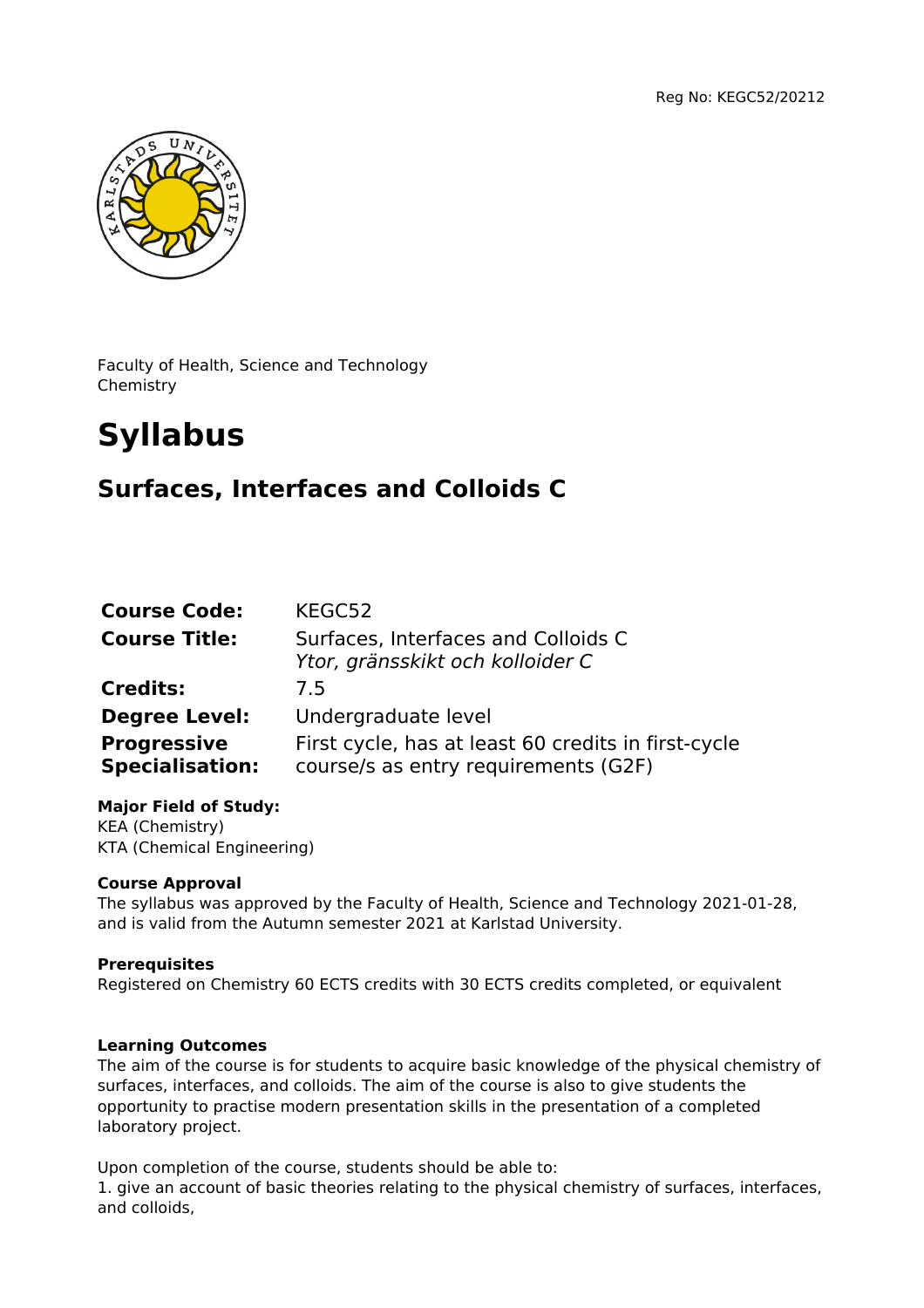2. relate the theories to surface and colloidal phenomena,

3. conduct empirical studies on colloidal and surface phenomena within the scope of a project and given time limits,

4. give an account of current issues pertaining to the physical chemistry of surfaces, interfaces, and colloids, and

5. use scientific literature in the assessment of empirical findings.

## **Content**

The course comprises two components: a theoretical component and a project. The theoretical component is roughly equivalent to four weeks of full-time study, while the project component is roughly equivalent to one week of full-time study. Instruction in the two components may be integrated and parallel.

#### Theoretical component

Instruction is in the form of lectures, seminars, and exercises. The lectures present the course content, and the exercises provide an opportunity for students to apply the presented theories in practice. The seminars offer students concrete opportunities to discuss the course content.

The course presents basic theories of surfaces, interfaces, and colloids in terms of their physical chemistry, as well as surface tension activities, surface activity interactions, electrostatics, adsorption, adhesion, colloidal stability, emulsions, microemulsions, foaming, association colloids, solubility, humidification and dissipation, friction and lubrication, and aerosols.

Students are expected to study independently to a large extent.

#### Project component

Students complete a project related to scientific literature in the field. The project can be either experimental or a literature review. In connection with the project, the course offers an introduction to software and technology used in reporting graphic material and producing socalled poster presentations or folders.

The project component may include a study visit at a company, research institute, or similar. Students may be requested to meet the cost of the study visit, in full or in part.

# **Reading List**

See separate document.

#### **Examination**

The theoretical part of the course is assessed individually, on the basis of hand-in assignments in the form of essays. The project is assessed individually or in groups, on the basis of a poster presentation and an oral presentation.

If students have a decision from Karlstad University entitling them to Targeted Study Support due to a documented disability, the examiner has the right to give such students an adapted examination or to examine them in a different manner.

#### **Grades**

One of the grades Pass with Distinction (VG), Pass (G), or Fail (U) is awarded in the examination of the course. For Engineering students, one of the grades Pass with Distinction (5), Pass with Some Distinction (4), Pass (3), or Fail (U) is awarded.

# **Quality Assurance**

Follow-up relating to learning conditions and goal-fulfilment takes place both during and upon completion of the course in order to ensure continuous improvement. Course evaluation is partly based on student views and experiences obtained in accordance with